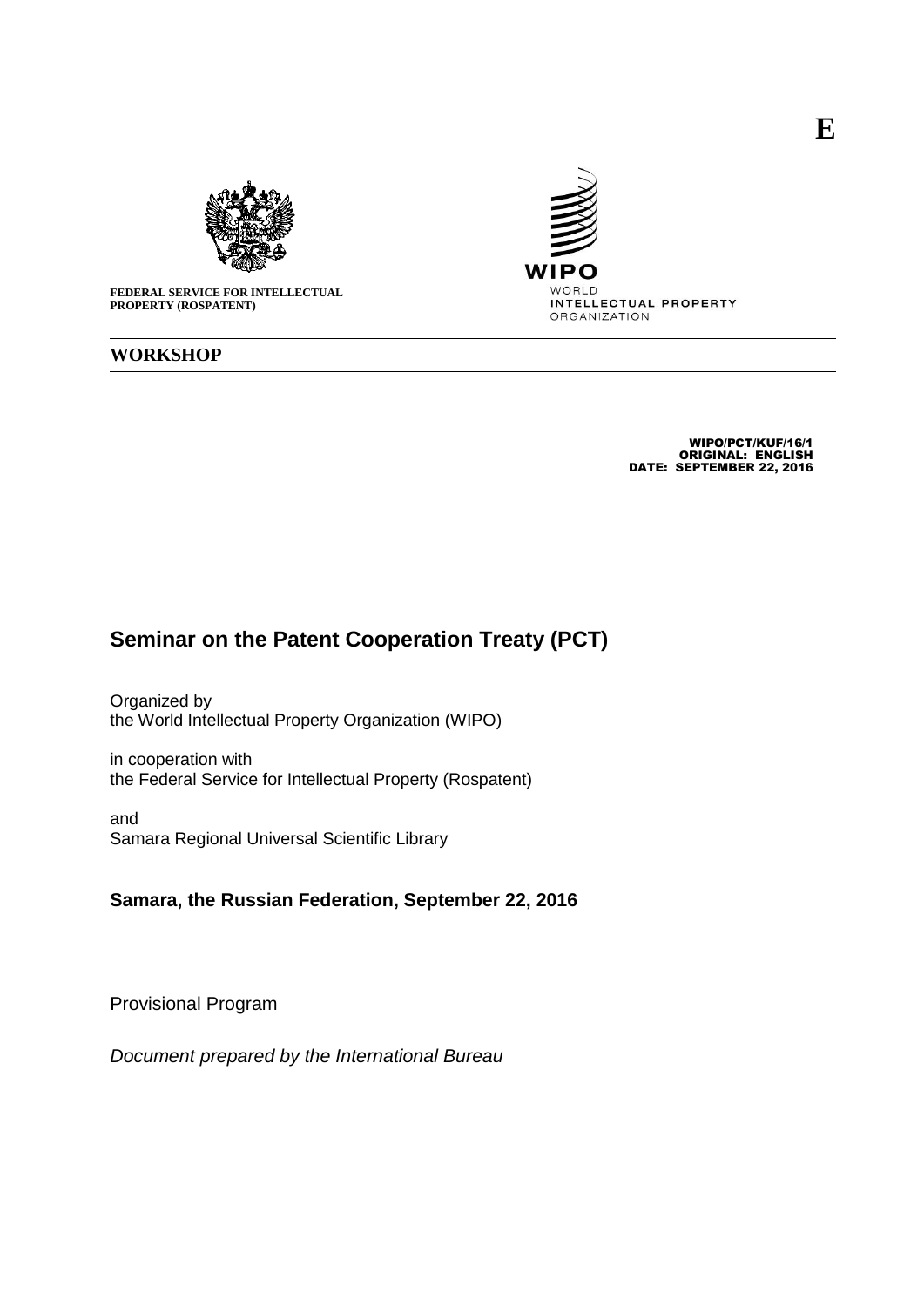page 2

## Thursday, September 22, 2016

- 09.30 10.00 Registration
- 10.00 10.30 OPENING CEREMONY & WELCOME REMARKS

The representative of the local administration

WIPO Representative

10.30 – 10.45 **The Activities of the Technology and Innovation Support Center of the Samara Regional Universal Scientific Library**

> T.S. Kobzar, Chief of Legal and Patent-Technical Information Section of the Samara Regional Universal Scientific Library

10.45 – 11.30 **Introduction to the PCT System**

Speaker: Ms. Anjali Aeri, Program Officer, PCT International Cooperation Division, WIPO

11.30 – 12.15 **Filing PCT Applications; ePCT, Functions of a Receiving Office**

Speaker: Lyudmila Ivanovna Popova, Chief of the International Patent Cooperation Section, Rospatent

- 12.15 12.30 Break
- 12.30 13.00 **Functions of the International Bureau of WIPO. International Publication**

Speaker: WIPO

- 13.00 14.00 Lunch Break
- 14.00 15.00 **International Search and International Preliminary Examination**

Speaker: WIPO

15.00 – 16.00 **Experience of Rospatent as an International Searching Authority and International Preliminary Examining Authority**

> Speaker: Lyudmila Ivanovna Popova, Chief of the International Patent Cooperation Section, Rospatent Rospatent